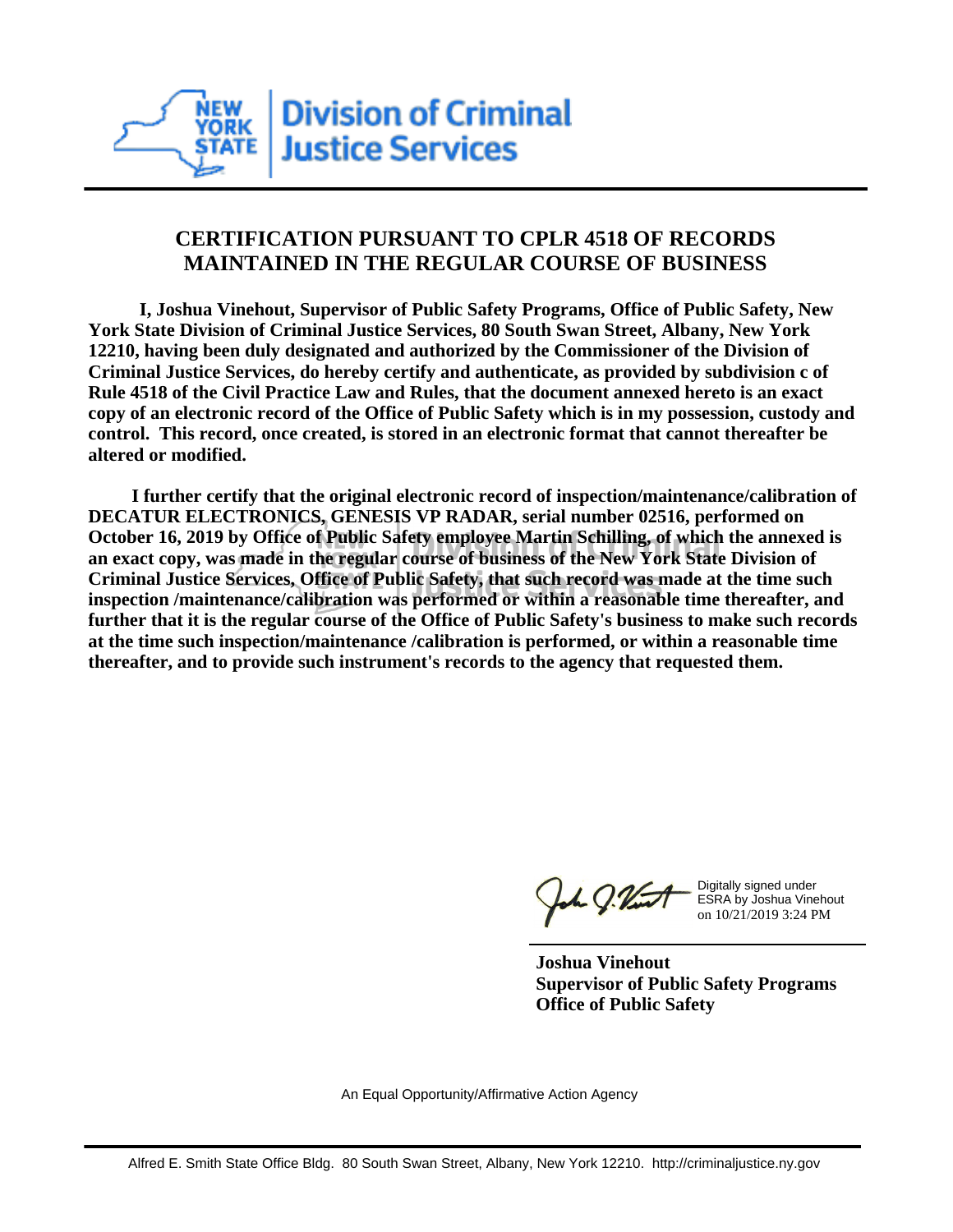## **RADAR RECORD OF INSPECTION / MAINTENANCE / CALIBRATION**

## **Name of Submitting Agency: Stony Point Town Police Department Manufacturer: DECATUR ELECTRONICS Model: GENESIS VP Date: October 16, 2019 Serial Number: 02516**

 **I hereby certify that DECATUR ELECTRONICS RADAR, model GENESIS VP, serial number 02516/ / N/A / / N/A, has been calibrated using standards whose accuracies are established by the National Bureau of Standards, or have been derived by the ratio type of self calibration techniques. Calibration has been effected by controlled tests performed on the date indicated above.**

| <b>Test No</b> | <b>Internal Standard</b>                   | <b>Test Result</b> |
|----------------|--------------------------------------------|--------------------|
|                | 32 MPH                                     | 32 MPH             |
| <b>Test No</b> | <b>Certification Standard (Stationary)</b> | <b>Test Result</b> |
|                | 77 MPH                                     | 77 MPH             |
|                | 33 MPH<br><b>YORK</b>                      | <b>33 MPH</b>      |
| <b>Test No</b> | <b>Certification Standard (Moving)</b>     | <b>Test Result</b> |
|                | N/A MPH                                    | N/A MPH            |
|                | N/A MPH                                    |                    |

**Turning Fork Certification / Date of Certification: October 16, 2019**

| <b>Serial Number</b> | <b>Frequency</b> | <b>Test Result</b> |
|----------------------|------------------|--------------------|
| 76660-               | . H7<br>わわひ ノ    | 77 MPH             |

**The above stated tuning fork has been tested and found to oscillate at 5592 Hertz. It will cause a calibration signal of 77 MPH when used with a Doppler traffic radar operating at 24,150 Mhz.**

| <b>Serial Number</b> | Frequency | <b>Test Result</b> |
|----------------------|-----------|--------------------|
| 77025                | 3393 HZ   | 33 MPH             |

**The above stated tuning fork has been tested and found to oscillate at 3393 Hertz. It will cause a calibration signal of 33 MPH when used with a Doppler traffic radar operating at 24,150 Mhz.**

 **I further certify that the entries made in these records were made at the time that the inspection /maintenance/calibration of the above identified RADAR was performed, or within a reasonable time thereafter.**

 *page 1 of 2* 

Digitally signed under ESRA by Martin Schilling on 10/16/2019 1:00 PM

**Martin Schilling Highway Safety Equipment Technician Office of Public Safety**

**\_\_\_\_\_\_\_\_\_\_\_\_\_\_\_\_\_\_\_\_\_\_\_\_\_\_\_\_\_\_\_\_\_\_\_\_\_**